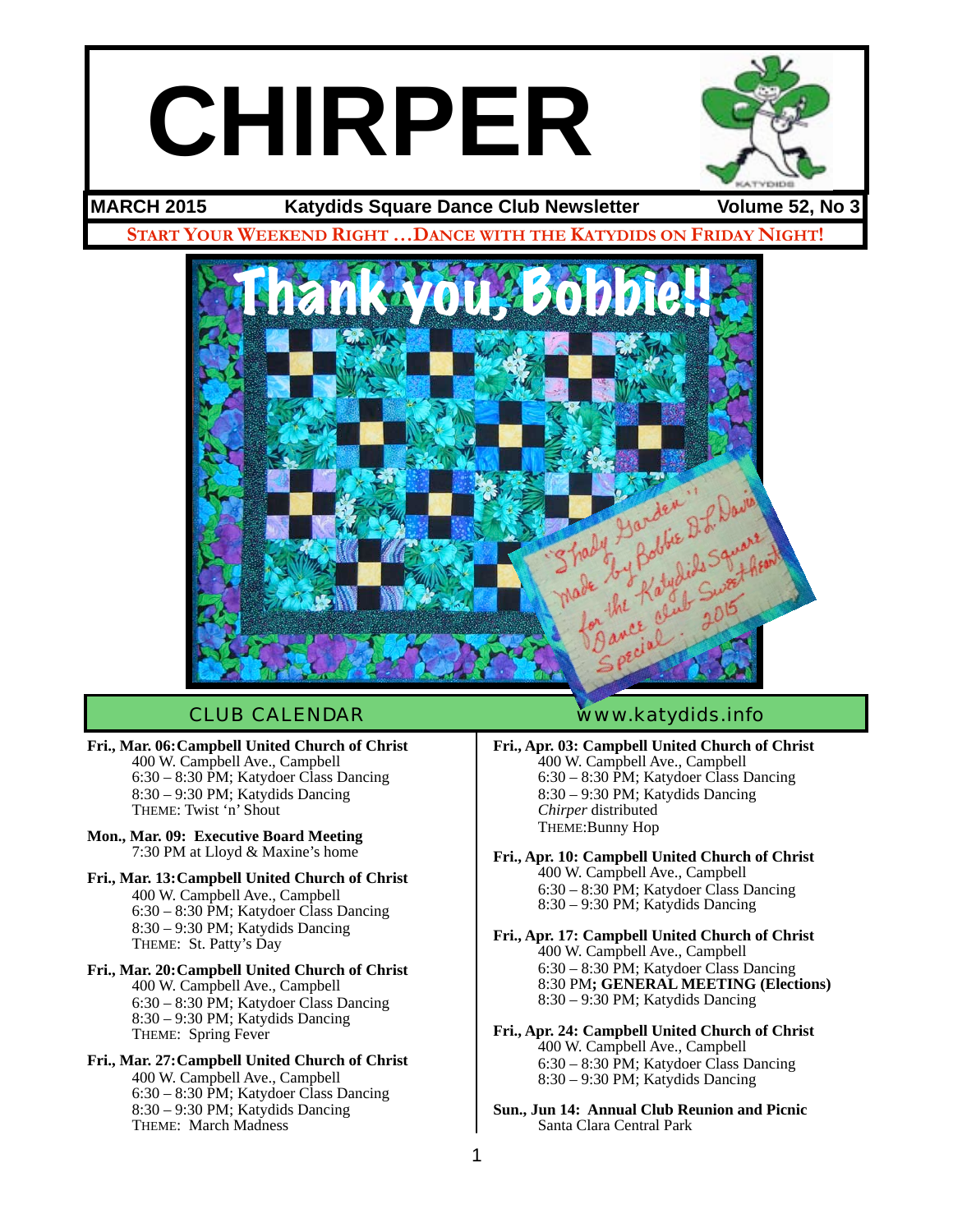## SQUARE HEAD ASSIGNMENTS

## and DUTIES *Super Square Head Stephanie Stevens (408-871-9525)*

Mar. 06 .......Matolyak / Parsons Mar. 13 .......Angotti / Smith Mar. 20 .......Grubb / Lehnhoff Mar. 27 .......Krulee / Tillman Apr. 03........Stevens Apr. 10........Clark / Steele Apr. 17........Grubb / Lehnhoff Apr. 24........Wilhelmsen May 01 .......Steele May 08 .......Hebson May 15 .......De Lapp May 22 .......Wies / McManus May 29 Bruns

## **Before the dance:**

- Notify the Super Square Head, Stephanie Stevens, 408-871-9525 of any needed changes to assigned dates.
- Purchase and bring 6 to 8 lbs ice for the water cooler. • On scheduled night, the designated Square Heads should arrive by **6:15** PM.and stay until clean up is finished around 9:45 PM. A Katydids member with a key will open the doors.
- Sweep floor if needed and set up tables and chairs.
- Make ice water and start hot water for tea & coffee..
- Set up food & drink tables and put out flyers on table.

## **During Club dance:**

- Welcome everyone at the sign-in table.
- Collect a **\$5.00** donation from each guest and have them sign in. "Regular" guests sign the prepared sheet, new guests sign the guest book.
- In the green box, there is an envelope with petty cash for making change.
- Offer raffle tickets: 5 tickets for \$1.00.
- In the green box, there are envelopes for keeping track of money collected during the evening.
- Divide the raffle proceeds 50% to the Club, 50% to the winner.
- Check that water and cups do not run out during the evening.

## **After the dance:**

- If Treasurer is not present, pass monies collected to any Executive Board Member.
- ALL MEMBERS can help the Square Heads clean up. Help put away tables and chairs and pack up the coffee pot, cooler and other supplies put back into the Club cupboard.
- *Remove non-recyclable trash accidentally tossed into the designated recycle bins*. Take the trash bags out to the dumpster located in the side parking lot.
- Sweep or wet mop the floor as necessary.
- Note: Tables must go into the closet FIRST (remember the Caller's table, too), then the chair rack.
- Notify the Quartermasters, **Steven Lehnhoff or Naomi Grubb** (408-227-3631) of any supplies needed for the next week.

## OTHER SQUARE DANCE EVENTS **Plus Level Dances (except as noted)**

#### **Mar. 6-8: Wing Ding; CCSDA**

Merced County Fairgrounds ! ! 900 Martin Luther King Jr Way, Merced Callers: Jet Roberts, Bronc Wise, Dee Dee Dougherty Cuers: Sharon & Casey Parker, TJ & Bruce Chadd

#### **Mar. 14: General Dance; SCVSDA**

St. Andrews Methodist Church ! ! 1111 Alma, Palo Alto Caller: Scot Byars

#### **Mar. 20: GDP Level Dance; El Camino Reelers** St. Andrews Methodist Church

! ! 1111 Alma St., Palo Alto

## **Mar. 20-22: Fiesta; USDA**

Kern County Fairgrounds, Bakersfield Callers: Bob Baier, Vic Ceder, Hunter Keller, Darryl Liscomb, Mike Seastrom Cuers: Zena & Ernie Beaulieu, Sue & Phil Harris, Milo & Cinda Molitoris

#### **Apr. 11: Circus Circus; Rockin' Jokers**

Sunnyvale Presbyterian Church 728 W. Fremont, Sunnyvale 7:30 – 8:00 PM; Caller: Tony Oxendine 8:00 – 10:30 PM; Cuer: Sue Harris

**Apr. 17-19: California State Square Dance Convention** San Diego

#### **Apr. 18: Hoedown; Farmers & Farmerettes** Walters Jr. High School, 39600 Logan Blvd., Fremont 7:30 – 8:00 PM; Cuer: George Gardner 8:00 – 10:30 PM; Caller: Eric Henerlau

## **Apr. 25: General Dance; SCVSDA**

St. Andrews Methodist Church ! ! 1111 Alma St., Palo Alto 7:30 – 10:00 PM; Callers: Bob Elling, Rich Reel

#### **Apr. 25: Hoedown; Keeway Swingers**

Walters Jr. High School, 39600 Logan Blvd., Fremont 7:30 – 8:00 PM; Cuer: Barbara Lynn Smith 8:00 – 10:30 PM; Caller: Rick Hampton

#### **May 9: Black & White Ball; Krazy Dazys**

- **May 8-10: Silver State Square and Round Dance Festival** Grand Sierra Resort, Reno, NV Callers: Dan Nordbye, Bronc Wise, Jet Roberts Cuers: Chuck & Sandi Weiss
- **May 16: General Dance; SCVSDA** Sunnyvale Presbyterian Church 728 W. Fremont, Sunnyvale 7:30 – 10:00PM Caller: Rick Hampton
- **May 22-24: Golden State Round-up; NCSDA** San Ramon Marriott, San Ramon, CA Calles: DeeDee Dougherty, Jack Pladdys, Mike Seastrom, Matt Worley Cuer: TJ & Bruce Chadd

**Jun. 24-27: National Square Dance Convention** Springfield, MA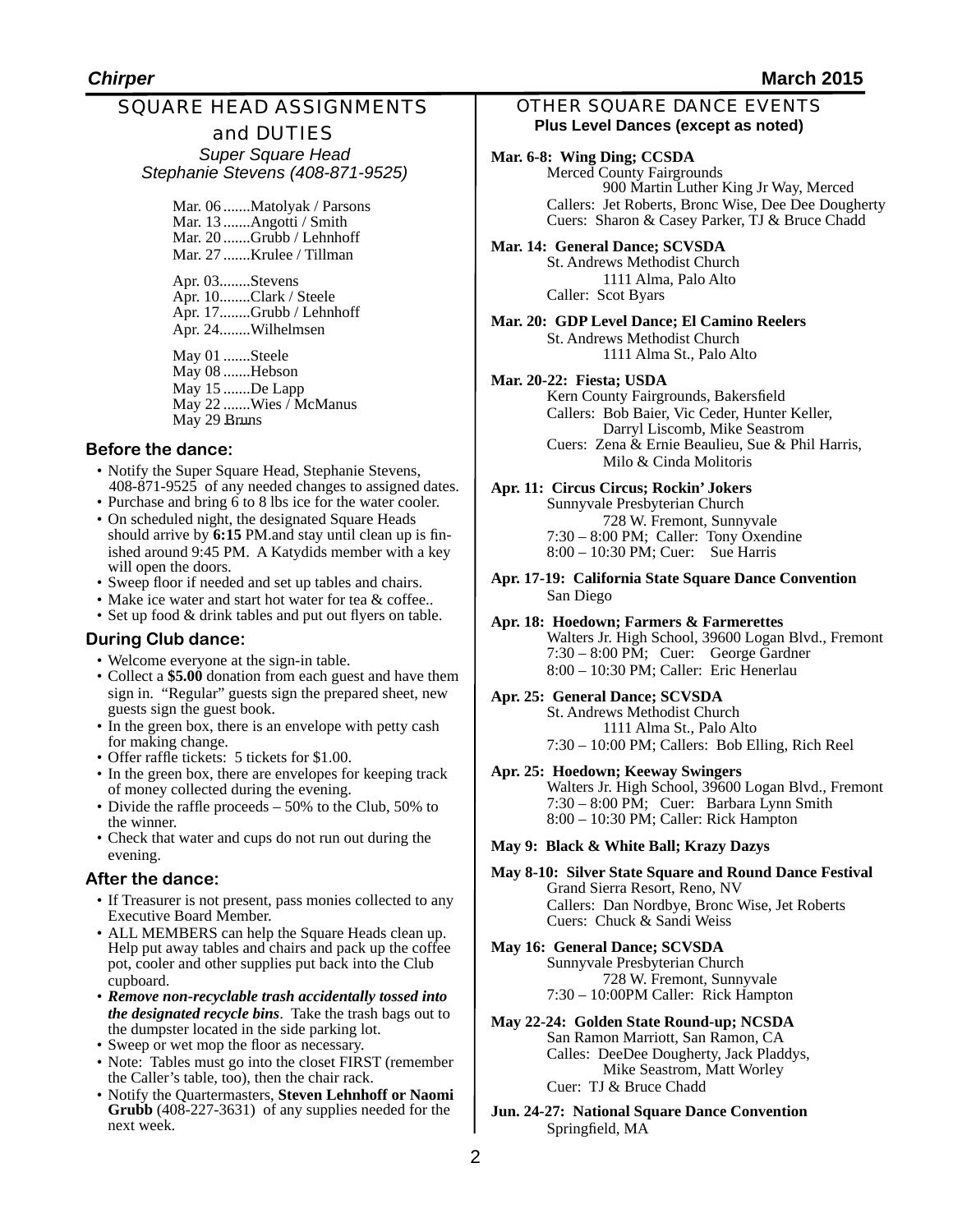## PRESIDENT'S CORNER

## Hi Katydids,

 and points in between. We are back from our enjoyable trip to Denver and Yellowstone National Park



The Sweetheart Special Dance this year was well attended. I want to thank everyone who helped make it so successful. Many of you came in the afternoon to help get things set up and/or came early before the dance, plus, helped put everything away. It is impossible to list everyone but I do want to acknowledge **Dory Clark** and **Pat Angotti** who did a fantastic job of putting together 60 baskets for the raffle. **Stephanie Stevens** and her decorating crew made the Dance Hall look so festive. **Roger Smith** and **Lisa Steele** sold tickets and had guest sign in as they arrived. **Tillie Tillma**n manned the badge table and **Morris Hosoda**  and **Art Bruns** were busy selling raffle tickets. The food brought and served by **Maxine Darknell** and other Katydids was appreciated and enjoyed by everyone. Thanks also to **Gary De Lapp** for stepping in as Vice President and helping where needed. I appreciate all the time and effort spent by everyone!

I also want to remind members that the Club doesn't run itself. The Club requires a fair amount of time from officers to keep everything running smoothly. The time is approaching for the election of officers again. **Pat Angotti** is the chair of the Nominating Committee and she will be asking members to run for an office position on the Executive Board.

We have our picnic site reserved for Sunday, June 14, and need a volunteer to chair it this year. I have chaired it the last 2 years, but because of my increased work load on the Katydids Executive Board and other organizations, I would like to find someone else. Any help would be appreciated.

## **Lloyd**

## HAPPY BIRTHDAY ! !

| <b>Denis MooreMar. 11</b> |  |
|---------------------------|--|
| Louise Hosoda Mar. 29     |  |
|                           |  |
| Linda Caywood Mar. 31     |  |



## HAPPY ANNIVERSARY !

**Eric & Jacky Wilhelmsen...............Mar. 02 Lloyd & Maxine Darknell...............Mar. 21**

. . . . . . . . . . . . . . . . . .

NEWER DANCER HOEDOWN *Be an angel – Support our newest dancers!!*

## **– – SEPTEMBER (2014) CLASS LEVEL – –**

**Sat., Mar. 7th** Spring Fling; Sunnyvale Squares Murphy Park 250 N. Sunnyvale Ave., Sunnyvale Caller: Rich Reel

**Sat., Mar. 28th**

Mad Hatter Ball; Castaways Resurrection Lutheran Church 2495 Cabrillo Ave., Santa Clara 7:30 – 10:00 PM Callers: Jim Osborne, Roger Smith

**Sat., Apr.. 18th** Hoedownl; Castaways Resurrection Lutheran Church 2495 Cabrillo Ave., Santa Clara 7:30 – 10:00 PM

## **– – JANUARY (2015) CLASS LEVEL – –**

**Sun., Mar. 8th** St. Patrick's Day Hoedown; SDCANC Temple Beth Hillel 801 Park Central, Richmond 2 – 5:00 PM Corned Beef & Cabbage Tickets \$10 each; see Jim Osborne

**Sat., Mar. 21nd** Newer Dancer Hoedown; Bows&Beaus Sunnyvale Presbyterian Church 728 W. Fremont, Sunnyvale 7:30 – 9:45 PM Callers: Tork Clark; Keith Ferguson

> **Sat., May.. 2nd** Butterfly Ball; CPSD

## NEW MEMBERSHIP CHAIR:

**Morris Hosoda**, who has been wearing many hats in service to our Club, has just announced that **Jacky & Eric Wilhelmsen** have offered to take on the position of Membership. Many thanks to **Morris** for his past and continuing service to our square dance family and a big thank you to **Jacky & Eric** for supporting the Club and its Executive Board in a very important aspect of our Club.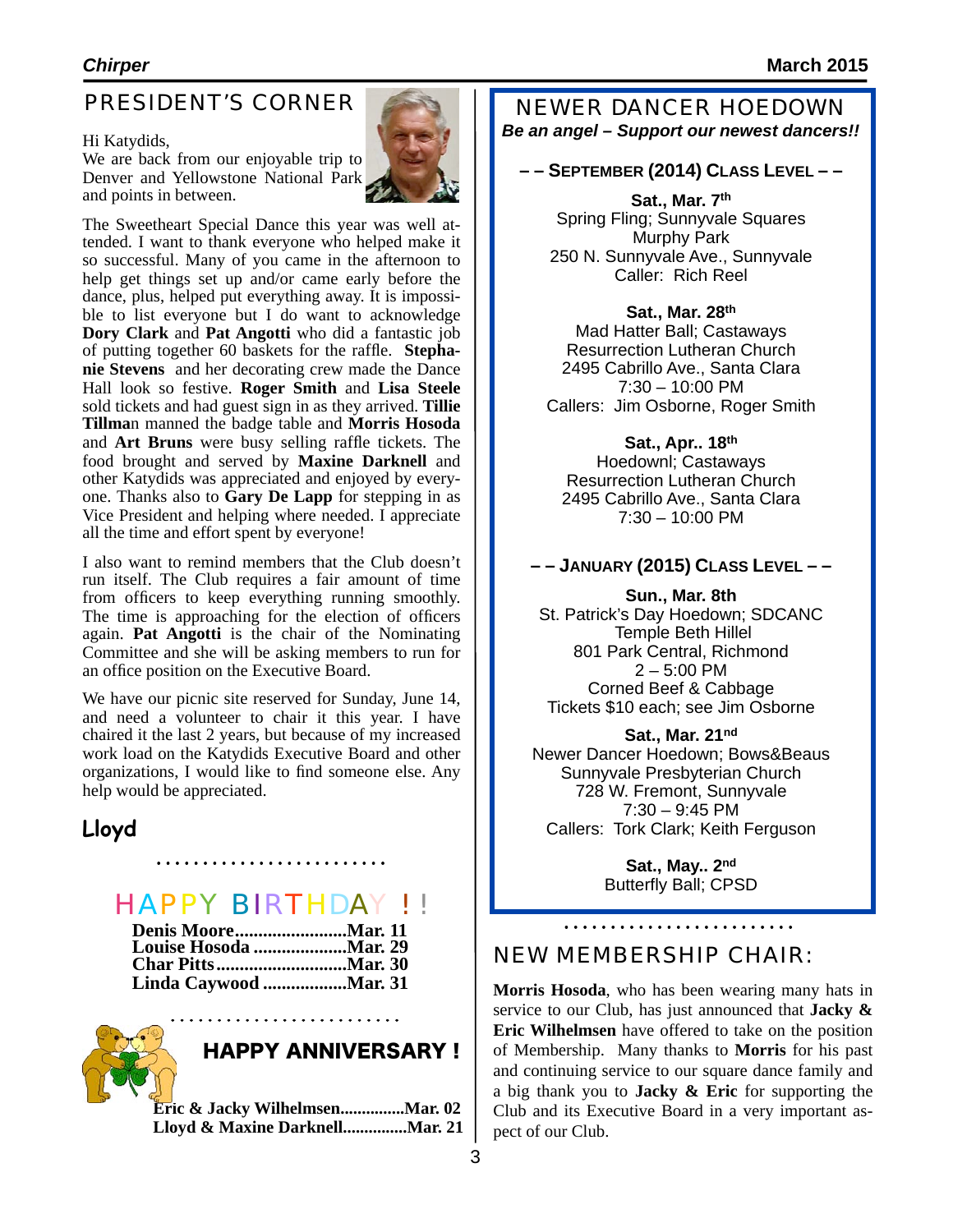## *Chirper Chatter…*

Here is the saga of why we have been missing our beloved **Bill Matolyak** in our midst. First, he was down with the cold that is going around and reminded us to always



wash our hands before eating, especially when picking up food with your fingers. Then one day he was in the backyard and heard the phone ring and starting trotting towards the phone when he banged his left leg against a low metal table…ouch! Boy, did that hurt. Then when he was putting on his pants, his left pinkie toe nail got snagged but in his hurried motion he could not stop and soon discovered he had peeled his pinkie toe nail off but not completely. At the clinic they decided to remove the toe nail completely and gave him a local and naturally the worst pain was in the needle but after the local wore off…you may have heard the screaming if you were anywhere close to Zip Code 95117. On top of all this he accidentally poured hot water on his right hand middle index fin- ger. By now he is immune to all pain and hopefully this pain saga has ended. He claims all this on being "a nasty old goat". Please take care, Bill, and no more sagas like this…

Not quite in a similar fashion, we have also been remiss with the absence of **Janis Parsons** for a few Fridays. It turns out that she had a reaction to a prescription medicine and became very tired. She was immediately taken off of the medication and following new tests have her almost back to normal as she is feeling really great and plans to take her turn at Square Heads Friday March 6 with **Bill Matolyak**…

We haven't seen much of **Char Pitts** for the last month or so as she has been under the weather. Must have been that nasty flu bug. But the happy news is that she will be heading to Santiago, Chile on March 18 to attend the wedding of her granddaughter. When her son and family used to live there, she went visiting every year for 9 years to spend two warm weeks in the middle of our winter. This will be the first time in many years that she returns to Chile and she will get to visit with the relatives of her daughter-in-law. Now they live in Lompoc where the granddaughters all graduated from high school…

Our train buff president, **Lloyd Darknell, Maxine, Roger Smith and Pat Angotti** flew to Denver and took a train ride from Denver to Yellowstone Park and places in between including Santa Fe, NM, leaving right after our Sweetheart Special dance and returned on Sunday, March 1. Looks like you all had a nice Rest and Recreation trip…now get back to work…

*Morris Hosoda* [moho77@gmail.com](mailto:moho77@gmail.com)

## From the SHS Raffle Team:

I think we had a very successful Sweetheart Special. I took over doing the Raffle and talked **Dory Clark** into helping with putting the baskets together. In exchange **Roger Smith**, **Marie Travelstead,** a Katydoer who faithfully attends on Friday night**s** and myself helped do pruning of the vines in the Clark's vineyard. Those rows keep getting longer each year! **Marie** did not want to help with the baskets so she went ahead and started doing the pruning.

**Dory** had done some sorting before we got there, and we worked quickly and also visited four local wineries and one donated a Wine Tasting for 10 people plus a cheese plate.

The following week poor **Dory** got sick, so **Roger** and I went down to pick up some of the items, as there is no way to bring 60 items and Baskets in one car. **Tork** also brought some to Rockin' Jokers, on Wednesday night and then on Friday Night brought the rest, which the **Darknell's** and the **De Lapp's** took home as I could not bring that many in my car. So it was great being able to set up in the afternoon and have everything ready for people to purchase tickets and deposit them in bags for the items they were interested in.

I was then able to sit at the door and help **Lisa Steele** and **Roger**.

At 9:00 P.M. ticket sales stopped and we began to draw tickets out of the bags and **Bea Clark** did a great job of jotting down the numbers on the great sheets that **Morris Hosoda** made for us.

My only comments about the raffle items, is that people should donate items that they would like to win and not items that they want to get rid of. Also, unless you have notified us that you are bringing a donation to the dance or the Friday night before the dance, you are too late. There is a lot of work in doing the raffle. I helped **Linda** one year and **Roger** and I helped **Dory** one other year.

*Submitted by Pat Angotti*

## SAVE THE DATES!

**Fri,, April 17: General Meeting** 8:30 PM; Election of officers for 2015-16.

**Sun., June 14: Annual Club Reunion & Picnic** Santa Clara Central Park, Pavillion A 11:00 AM – 3:00 PM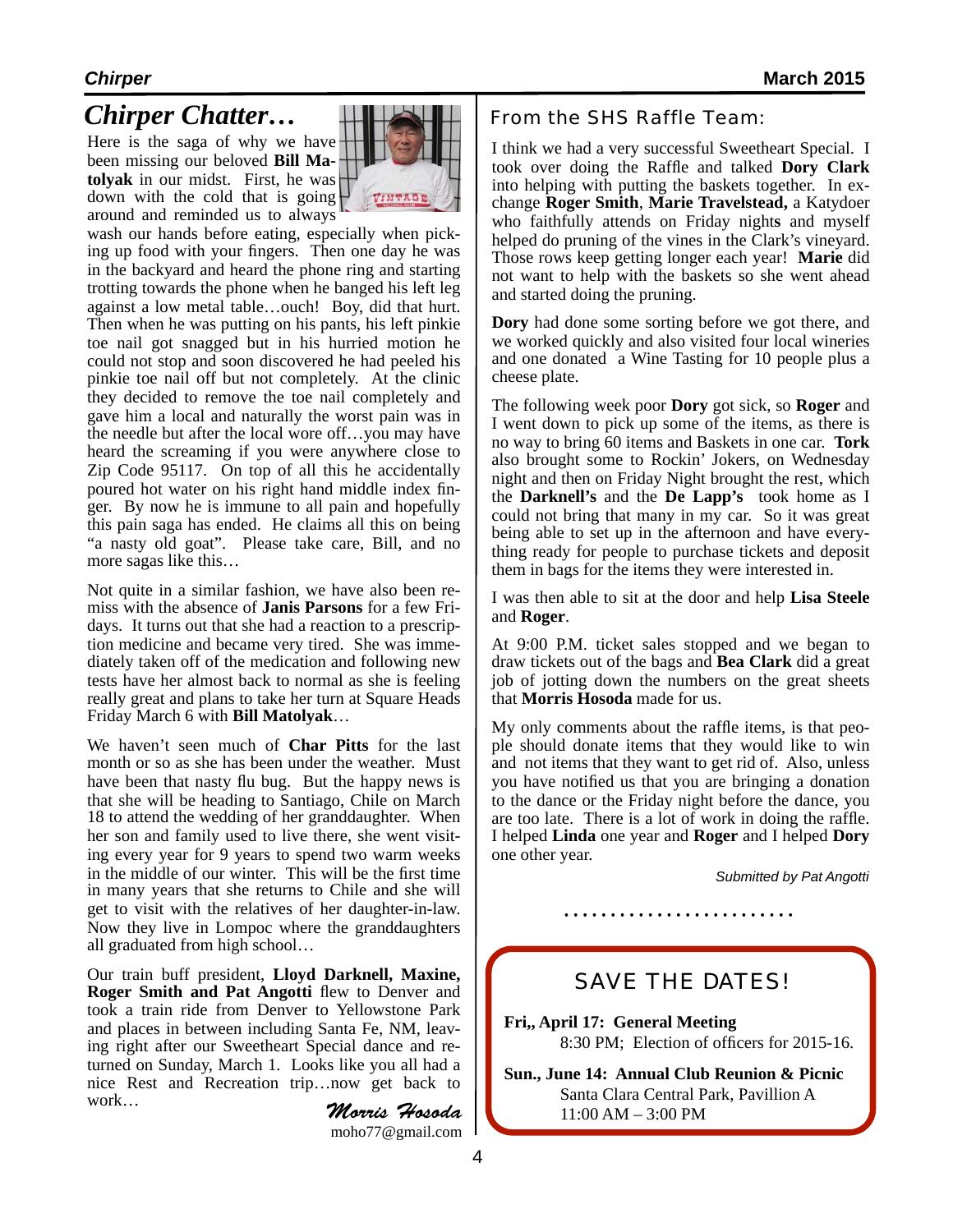# KATYDIDS AND FRIENDS PHOTOS

52ND ANNUAL SWEETHEART SPECIAL HOEDOWN

**Saturday, February 14, 2015 Sunnyvale Presbyterian Church Caller: Randy Dibble • Cuer: Sue Harris**











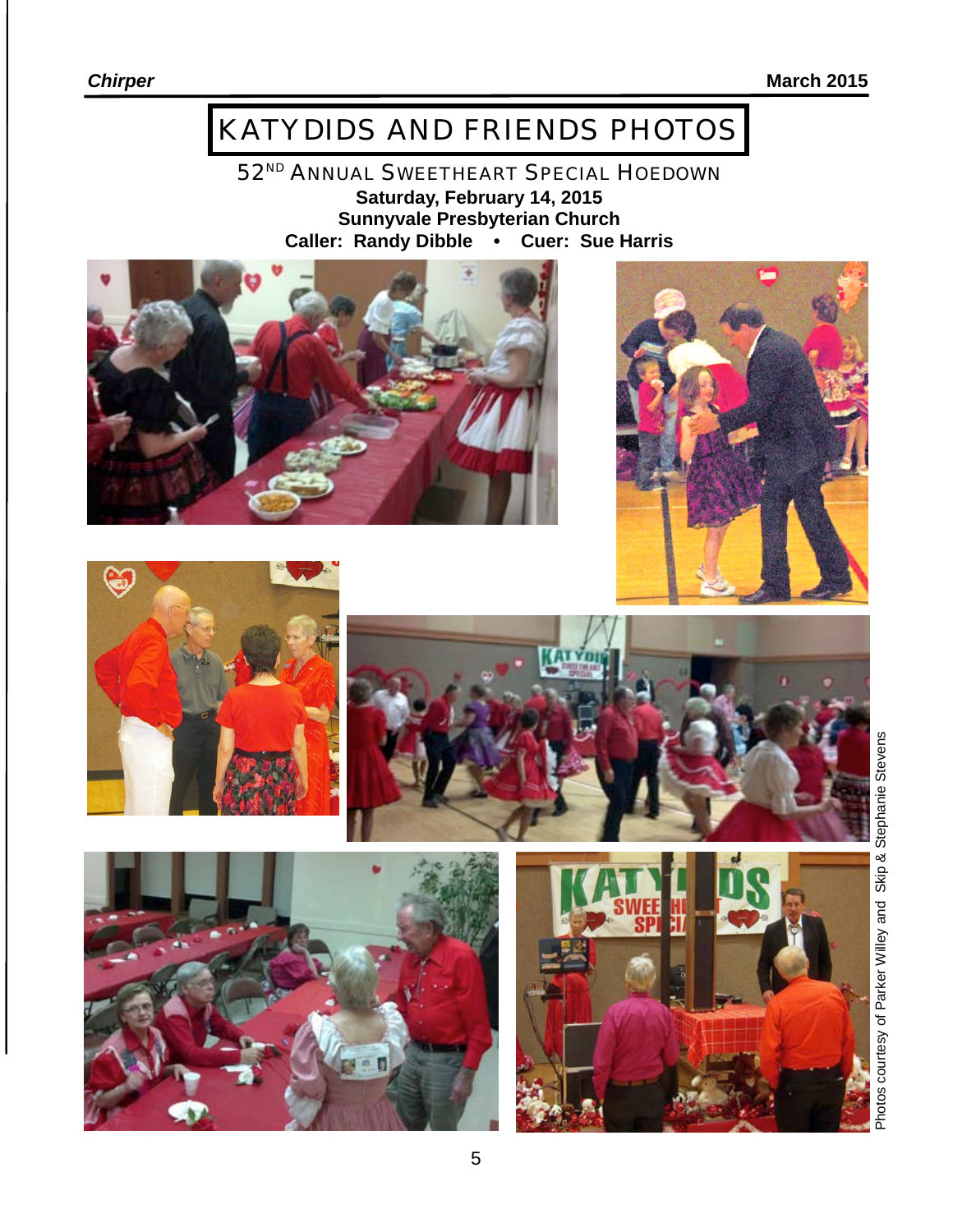## SET-UP FOR THE SWEETHEART SPECIAL HOEDOWN





















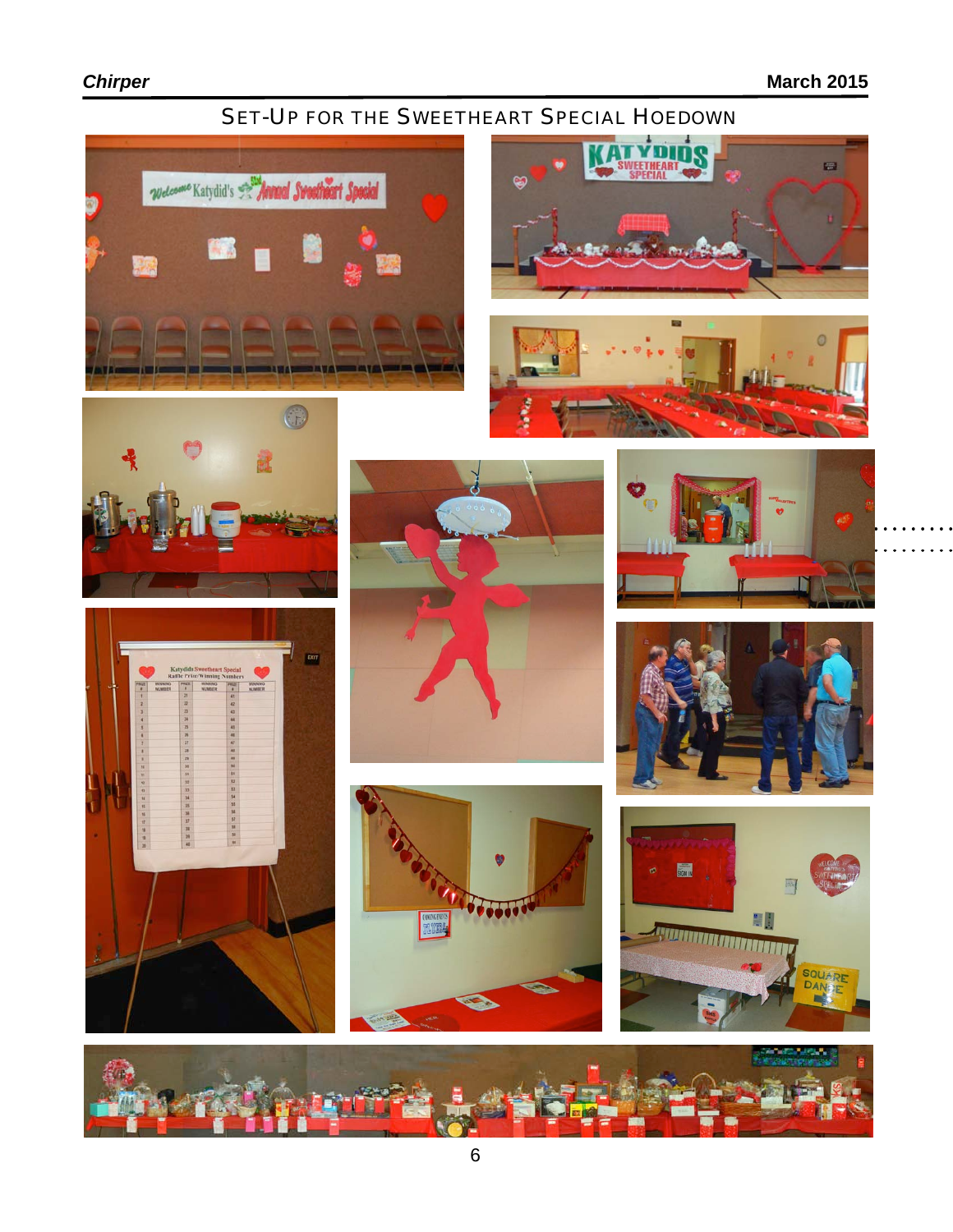